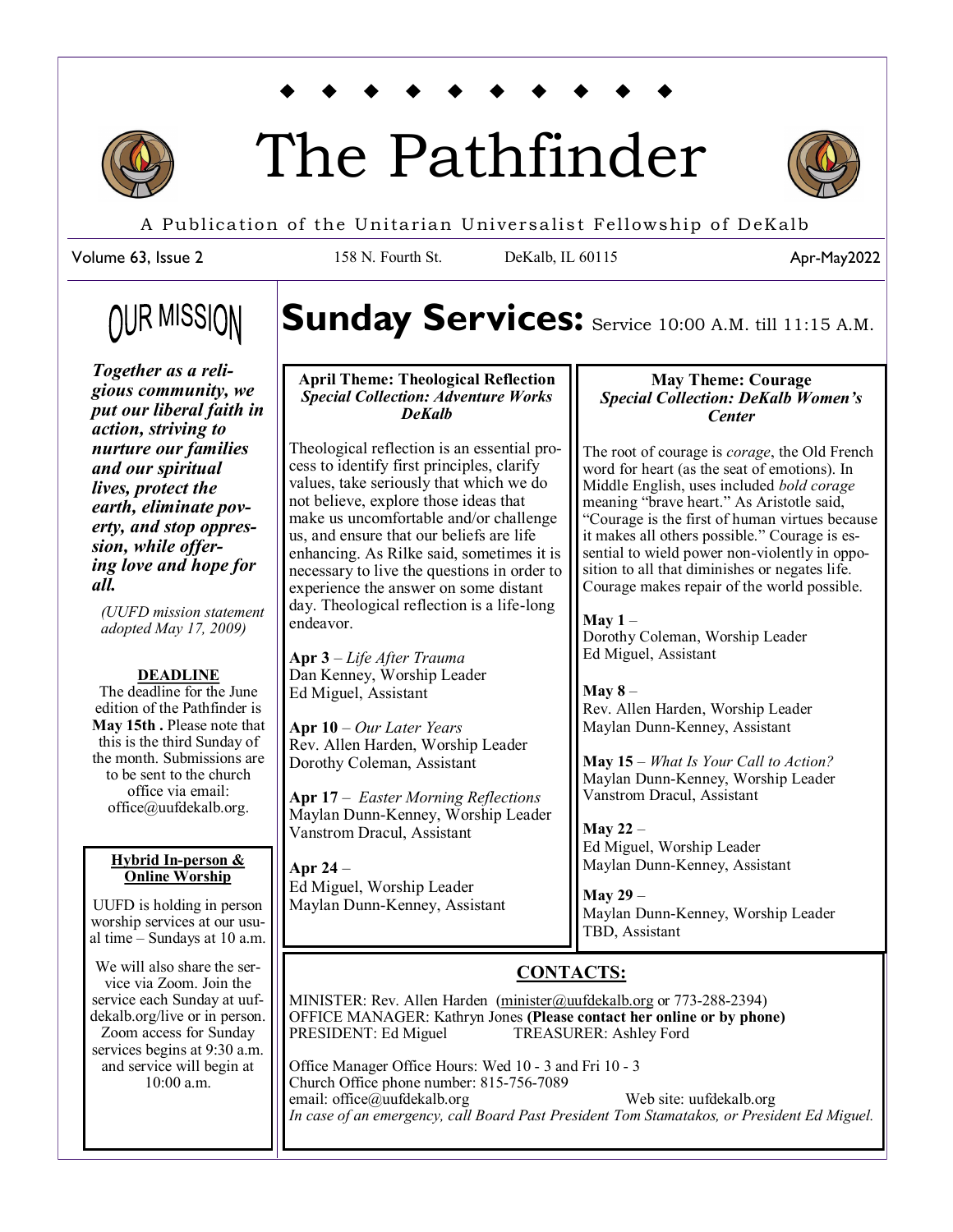# **Minister's Thoughts**

#### **Thoughts from Rev. Allen**

I am excited to really get down to business with in-person worship, in-person meetings, and actually spending time in our church home. I am grateful for the work and wisdom that your Board had put into our response to the pandemic, asking the hard questions about how we should proceed back into a new normal, and nurturing our personal and communal health. The last two years have been a challenging ride, and I sincerely hope we are nearing a safer time. And, if not, and another wave of Covid-19 appears in DeKalb, then we will once again find the mutual care and resilience we have displayed since March 2020.

In response to our reopening, I am planning to start traveling to DeKalb for in-person office hours and meetings. My hope is to do this on the  $2<sup>nd</sup>$  and  $4<sup>th</sup>$  Tuesdays of each month, starting on April 12. I encourage you to set up visits with me at the church. In addition, you should feel free to call me at any time, with or without a compelling reason. I really am here for you, and want to get to know you far better than zoom and distancing and masks has allowed.

After Easter, I plan to initiate a 3-5 session discussion series on the inevitable process of aging, where we can seriously think about what it means to grow older. This is not intended to be a downer. I am now 70, and am pleasantly surprised about how my life feels from here. My knees complain too much, but I feel blessed to be able to work through the memories I hold and the future I anticipate. Our discussion will be framed around a book "In Later Years: Finding Meaning and Spirit in Aging" by UU minister Bruce T. Marshall. I will provide copies for all who sign up. I also hope to draw heavily from "On the Brink of Everything: Grace, Gravity, and Getting Old" by Parker Palmer. (If you don't know Parker Palmer, you should. He is a treasure). This group is for all, not just those of us who have reached maturity. Pandemic willing, this will be an in-person group, although there will always be a zoom option. Follow our weekly emails and in-church announcements for more detail and specifics. I plan to start this off by preaching on aging on April 10.

I will discontinue my Tuesday noon zoom discussions to allow travel to DeKalb, but will continue the 3<sup>rd</sup> Thursday discussion groups that draw on the monthly Touchstones theme.

#### These will still be on zoom, starting at 7:30 p.m., at the link: **https://us02web.zoom.us/j/81667310179? pwd=VlNKUmhDczZUeE5JMjRNb3FuOUlzZz09 Meeting ID: 816 6731 0179 with Passcode: 353353.**

See you in church! In faith, Allen

#### **April 10 "Our Later Years"**

Many of us are now in a time of aging, growing older, and living into our later years. And even if we are not yet there, we are all connected to older persons and eventually will reach the status of elders ourselves. Our later years can be a time when our bodies begin to fail us and we live with new sets of difficulties. But they also can become a time for deeper reflection, spiritual growth, enhanced wisdom, and new freedoms. Let us think about aging, as it is an important piece of every fortunate lifetime. This service will also introduce age as a topic for a multi-session deepening group starting later in the month



# **UUFD Staff News**

#### **Minister's "office" hours:**

Please feel free to email, text, or call Rev. Allen at any time. In the absence of physical gatherings, this is the main way he communicates with congregants. His phone number is  $773-288-2394$ , and his email address is [minister@uufdekalb.org.](mailto:minister@uufdekalb.org)

Rev. Allen plans to gradually reestablish a physical presence in DeKalb, with decisions guided by caution and continuing concern for our health and safety. Allen has been fully vaccinated since Feb 4, 2021 and is eager to meet with individuals or (very) small groups. How we do this depends on everyone's vaccination status, the latest health advisories, and the weather. Please call or text him to make arrangements if you wish to schedule an in-person visit.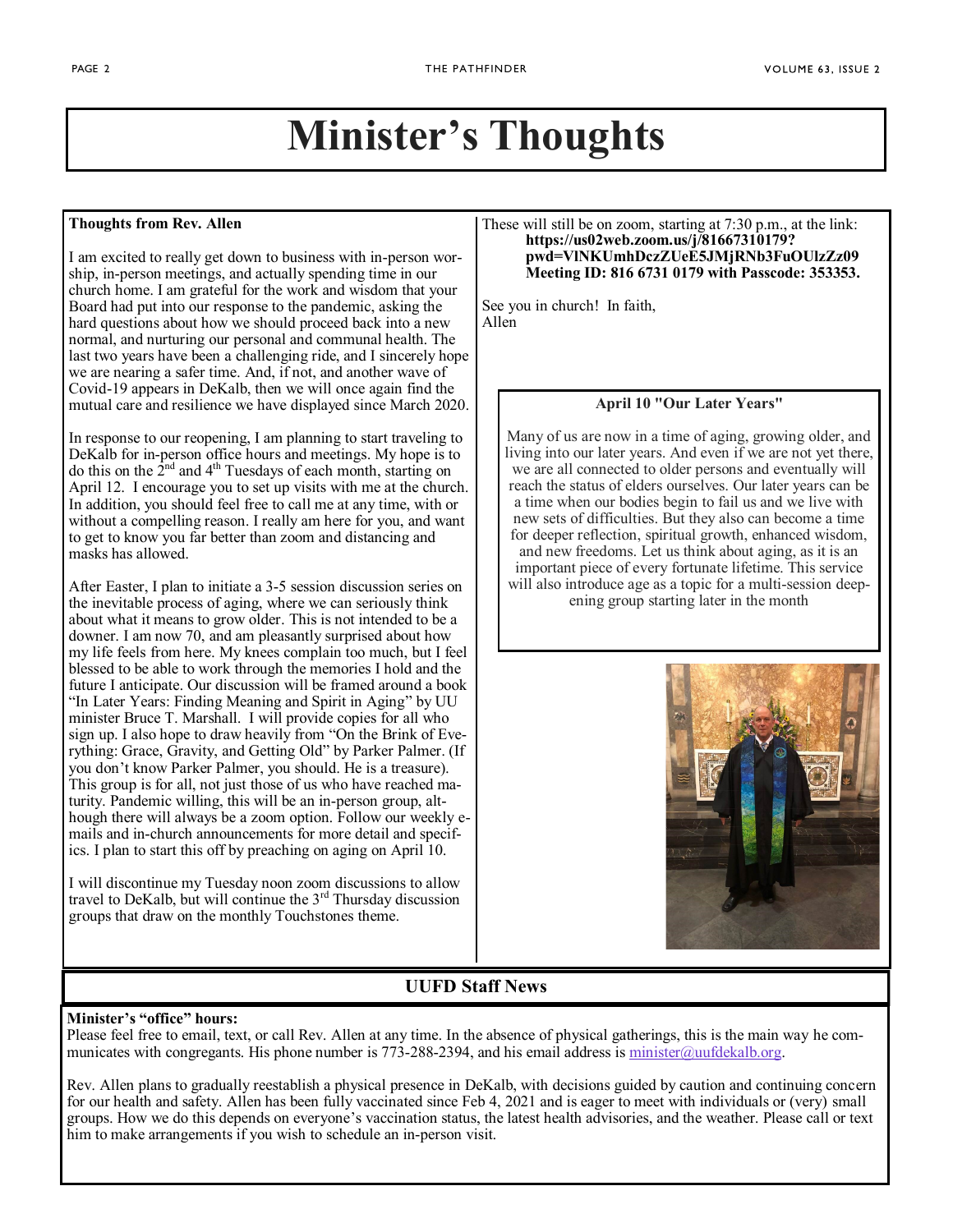

**Mark Your Calendar For These UUFD Events**

We're beginning to have more in-person events, but things may still change in response to the current COVID situation. Keep an eye on our website and Facebook page for more updates. And please reach out to the church office to subscribe to the weekly electronic news if you haven't already done so.

# **Ongoing Events**

Yoga with Ed Miguel – Wednesdays 6:30 p.m. Restorative Meditation – Cancelled Buddhist Study Group via Zoom – 1st & 3rd Sundays at 11:45 a.m. Zoom links are sent to everyone on the Buddhist Group mailing list. If someone not on our mailing list would like to join us, please contact Howard Solomon at [dochoward00001@gmail.com.](mailto:dochoward00001@gmail.com) The Gazebo Gang, a.k.a. Ordinary Folk Musical Gathering  $-$  2nd & 4th Sundays at 2 p.m. Minister's Tuesday Chat – 12:00 p.m. via Zoom

# **April 2022**

Apr 17 – Board Meeting – 2:00 p.m. via Zoom

Apr 19 – Hope Haven Meal – 6:30 p.m.

Apr 21 – Touchstones Small Group Discussion – 7:30 p.m. via Zoom

Apr 30 – Drive-Thru WE Panty 9:30 a.m. to 11:30 a.m.

# **May 2022**

May 15 – Board Meeting – 2:00 p.m. via Zoom

May 17 – Hope Haven Meal 6:30 p.m.

May 19 – Touchstones Small Group Discussion – 7:30 p.m. via Zoom

May 28 – Drive-Thru WE Panty 9:30 a.m. to 11:30 a.m.

# **The UUFD Social Justice Committee invites nominations for Special Collections for the 2022-2023 season. The deadline for nominations is April 30, 2022**.

UUFD sponsors nine special collections each church year beginning in September and ending in May. All recipients must have non-profit status. Of the nine special collections, five are pre-designated for the **UUFD WE Pantry, UUFD Minister's Discretionary Fund, Unitarian Universalist Service Committee's (UUSC) annual "Guest at Your Table" Fundraiser, Unitarian Universalist Action Network of Illinois (UUANI), and Northern Public Radio (NPR) through WNIU/WNIJ**.

Nominations are sought for the remaining four collections. Two of these are reserved for local organizations and the other two can be for local or non-local organizations. One of these four may be substituted by an emergency relief collection if needed.

Nominations need to identify your name and contact information, the name of and contact information for the organization nominated, verification of its non-profit status, a description of its mission and primary activities, and a statement that explains how the organization exemplifies UU principles. To submit a nomination, go to: [https://uufdekalb.org/member](https://uufdekalb.org/member-center/member-forms/special-collections-nomination-form)-center/member-forms/special-collections-nomination-form

If you have any questions, contact Dorothy Coleman, [dcoleman405@gmail.com](mailto:dcoleman405@gmail.com)

# **The worship theme for April is Theological Reflection; for May the theme is Courage.**

The worship leaders will use these themes to guide their services throughout the month. We encourage you to take a look at the Touchstones Journal on our website at <u>[uufdekalb.org/touchstones](https://uufdekalb.org/lifelong-learning/adults/touchstone%20journal)</u> (or pick up a copy at the table by the magazine rack) and hope it will lead to deeper discussions!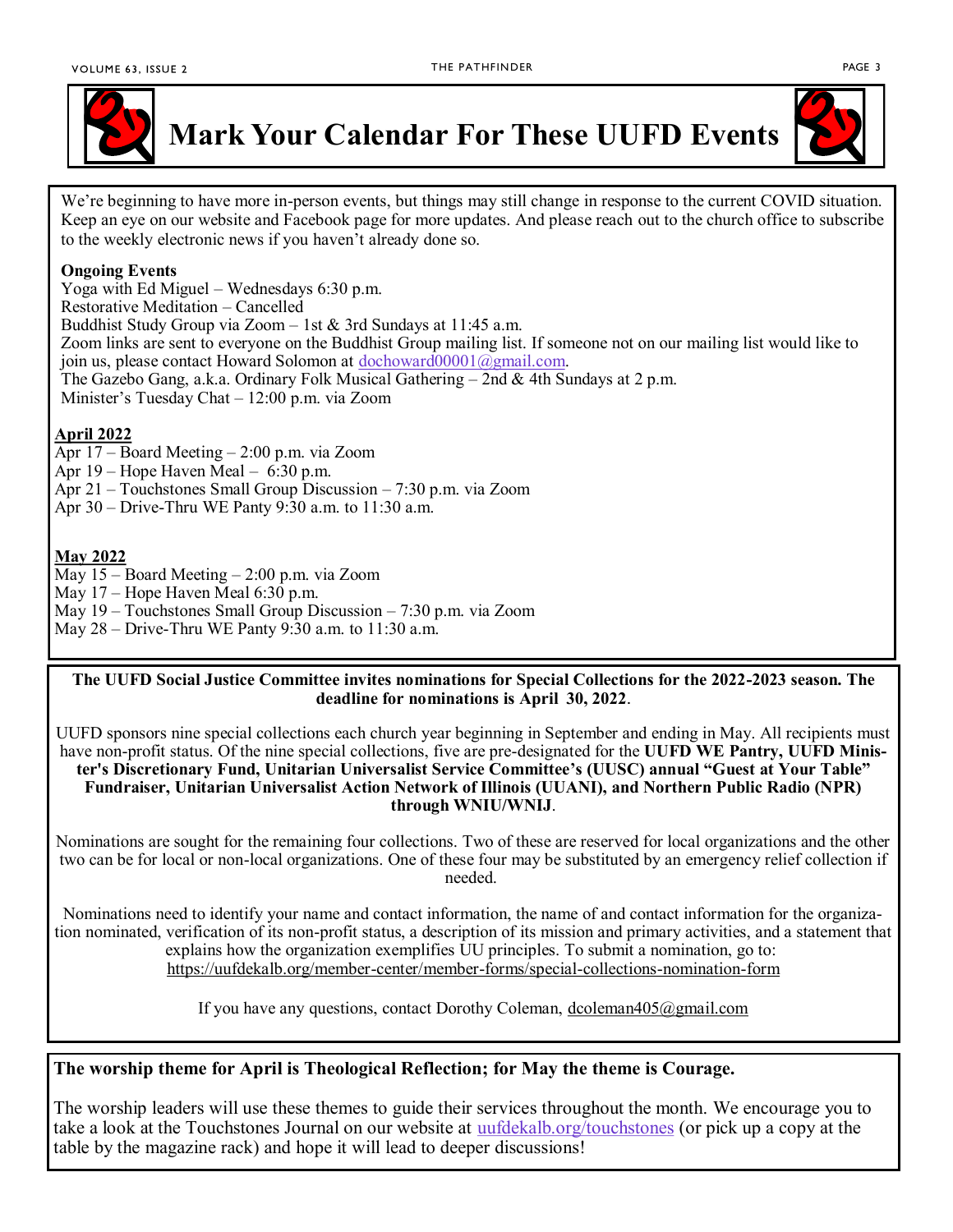THE PATHFINDER **PAGE 4** 

# **COVID UPDATE**

#### **We Are Back!**

UUFD has returned to our Hybrid In-person and Online Sunday Services! Please review our **UPDATED** Covid-19 Resumption of Church Operations and Building Use Policy below.

#### **UUFD RESUMPTION OF CHURCH OPERATIONS & BUILDING USAGE**

*Updated and passed by the Board of Trustees – 3/2/2022*

It is the goal of UUFD to demonstrate care for the safe operation of our building, facilities and our congregation during a time of transmission risk for COVID-19. We strongly encourage all members and visitors to get vaccinated before gathering in person. We require that all persons visiting or attending services at UUFD continue to wear masks when entering the building to protect the vulnerable or our children who cannot yet be vaccinated.

#### **The Board of Trustees will use the following guidelines for resuming church operations in the building:** *Following the guidelines of the Illinois Dept. of Health (IDPH):*

\*<8% Positivity rate in our region (DeKalb County).

\*Ensure no more than 50% of room capacity is exceeded.

\*Limit choir singing to pre-recorded video or outdoor venues (ex. gazebo).

\*Install hand sanitizer dispensers at the entrance to common areas.

\*Post signage encouraging the use of sanitizers before & after events.

Considering the guidelines from the Centers for Disease Control (CDC):

\*Utilize air exchange and/or air purification equipment in the facility common areas to reduce the effect of viral transmission aerosols.

\*Monitor the build-up of CO2 within the common areas with an active alarm detection device or similar equipment to ensure air exchange is maintained.

\*Provide masks for congregation and visitors who do not supply their own PPE. \*Request individuals who choose to not abide mask wearing requirements leave the facility.

\*Close the facility for 72 hours should any visitor be known to have entered the building who tested positive for any Coronavirus variant. The building will be cleaned and sanitized before re-opening.

# **Specific activities guidance – Spring 2022**

Church services & Sanctuary:

\*Continue to maintain <50 persons or <50% capacity in sanctuary (room capacity is 170). This would include any future markets, music events or church sponsored gatherings.

\*Patron masking will continue to be required during services. Singing is still discouraged at this time.

\*Speakers or musicians may opt to unmask if they remain behind acrylic safety-screen panels 6-10 feet from the congregation.

\*Seating configuration should allow families to sit together & up to six feet between non-cohabitation visitors.

(Following P4 IDPH guidelines for indoor recreation, indoor social events & offices)

#### Fellowship Hour:

\*Place two tables together. Place chairs on opposing perimeter sides approximately 5-6ft apart (see diagram). No more than 6 persons per table.

\*Masking required for conversation. Mask removal allowed during consumption of food.

\*Foods should be individually plated or served by server, discourage shared utensils for serving spoons/forks/spatulas.

\*Place two tables outdoors of sanctuary for patrons who prefer outdoor food & conversation (March through October weather permitting) when possible.

\*Masking outdoors is not required, social distancing optional. (Following P4 IDPH guidelines for dining)



*lowship hall tables*

#### **Building use/parties/gatherings/rental:**

\*Masking recommended for building use patrons.

\*Follow Fellowship hour recommendations for seating & serving foods.

\*Facility should be vacant for 12 hours after any non-church event and before the next event (no overlapping allowed).

\*Should any guest or rental group have a confirmed covid positive case (while in attendance at UUFD's building) they should notify the office manager as soon as possible.

#### **On-site meetings:**

\*Masking required indoors, not required outdoors or for gazebo.

\*Group size for meetings in Library should be less than 10 people. Try to maintain 4-6ft distance.

\*Meeting duration should be 2 hour maximum (when possible).

We understand that attaining a "zero level" of risk of transmission is not feasible, but we do endeavor to take reasonable precautions to protect our congregation and visitors, keeping in mind the comfort level of each individual may not be met. We promote the inherent worth and dignity of all persons following the principles of our Unitarian Universalist faith.

UUFD reserves the right to update this guideline should regional metrics or conditions change. The Board of Trustees is responsible for maintenance of this policy.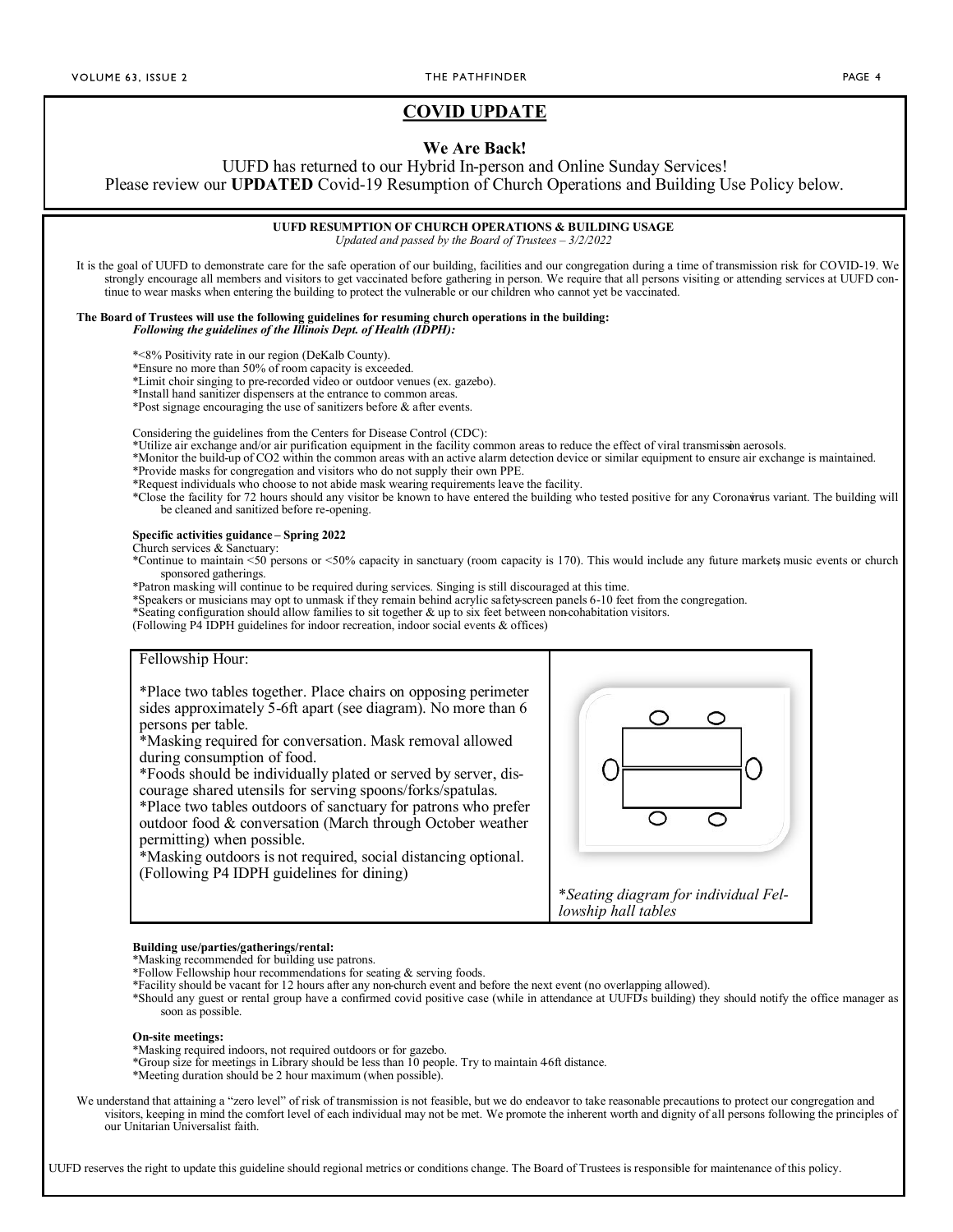# Hope Haven News!

#### **UUFD, along with many other congregations around the DeKalb County area, provides meals once a month to the residents and visitors of the Hope Haven**

Hope Haven's mission is to provide shelter, meals, & life skills programs for homeless individuals & families while preparing them for re-housing. Hope Haven will advocate for the rights of the homeless, and those at risk for becoming homeless, while working in collaboration with others to end homelessness in DeKalb County.

#### **Let's Acknowledge our February and March Meal Volunteers!**

#### **February:**

In February we did something new for the fried chicken dinner. Volunteers who signed up, simply contributed 1/4 of the cost to order the chicken. I have to give kudos to my husband, Tim Lovings, for picking it up and delivering it after I had to leave town unexpectedly. Thank you to all of our January volunteers: **Elisa Woodruff, Chris Miguel, Sharon Blake, and Sheryl Nak for supplying the fried chicken (and Chris for also funding half of the rolls), Maylan Dunn-Kenney, Charles Sigwart, Gretchen Sigwart, Mary Von Zellen (who also stepped in at the last minute to provide fruit for 30) and Virginia Wilcox.**

#### **March:**

In March the Hope Haven clients were treated to a new Creamy Turkey and Noodles Dish that was delicious (I sampled it)! For providing the March meal, thanks go to: **Maylan Dunn-Kenney and Beth Schewe for making the main dish, and Sheryl Nak, Sharon Blake, Toni Tollerud, Charles Sigwart, Rev. Linda Slabon, Virginia Wilcox, Donna Veeneman, Kim Meyers and Gretchen Sigwart.**



**Sign up for upcoming April & May Hope Haven meals The April and May Hope Haven sign-up sheets are ready for volunteers and linked below**

**April Meal - Tuesday, April 19th Theme:** [Easy Baked Chicken Parmesan Baked Pasta](https://docs.google.com/document/d/1S12orQg3nPyJkpnj37E81gNf_FvLKxuOQ4ECB-dVY-8/edit?usp=sharing) **May Meal - Tuesday, May 17th Theme:** [Scalloped Potatoes and Ham](https://www.spendwithpennies.com/scalloped-potatoes-and-ham/) - for this meal we'll need two volunteers to make a triple recipe and one volunteer to make a double recipe. Main dish recipes are linked in the sign-up sheets.

If you have questions or suggestions , please contact Danica Lovings at 815-901-4625 or danica855@gmail.com.

#### **Hope Haven Volunteering - What's My Why?**

*In this section regular Hope Haven volunteers will be sharing their thoughts and reflections about how they started volunteering, why they do it, and tips and tricks they've learned that make volunteering easy.*

*In this issue we hear from Mary Von-Zellen, whose family helped provide meals to the homeless shelter before there was a Hope Haven. Here is her "What's My Why?"*

When I was young, in my family I witnessed my parents fix an entree for P.A.D.S. Public Action to Deliver Shelter. There were no Hope Haven Building Plans yet — even into the late 80's there was only P.A.D.S. Accommodations at 321 Oak Street. We sent a Metal pan 9x13 filled with a hot dish for the Board of Directors only. Other parts of the meal were divvied up.

The recipes would consist of 8-12 servings. Folks stuck their name and address label on the pot or pan and a designated driver went to collect the many empty vessels from P.A.D.S later in the week. Members of the congregation picked them up, all cleaned on Sunday from the Fellowship Hall. One recipe I still use today is a chicken, 2 cans mushroom soup, 1 jar of cocktail onions and a shredded brick of cheddar cheese. Foil is used on top to keep the food safe, hot, and from spilling. Cook in a 350 oven for an hour.

Today we have a UUFD Social Justice fund keeping the ball rolling, and a shelter on Arcadia and Rushmore off Annie Glidden. Approximately 60 servings are requested! A legitimate car of some sort is required! During Bush, Clinton and Obama I paid out of pocket. During Trump and my recent semi- retirement I have been letting our fund reimburse me/us. Anonymous hospitality has become the norm although occasionally I can still persuade a modern monk or nun to generously bless our UUFD/Hope Haven TRUE BREAD! Of course we would like some!!

Mary Von Zellen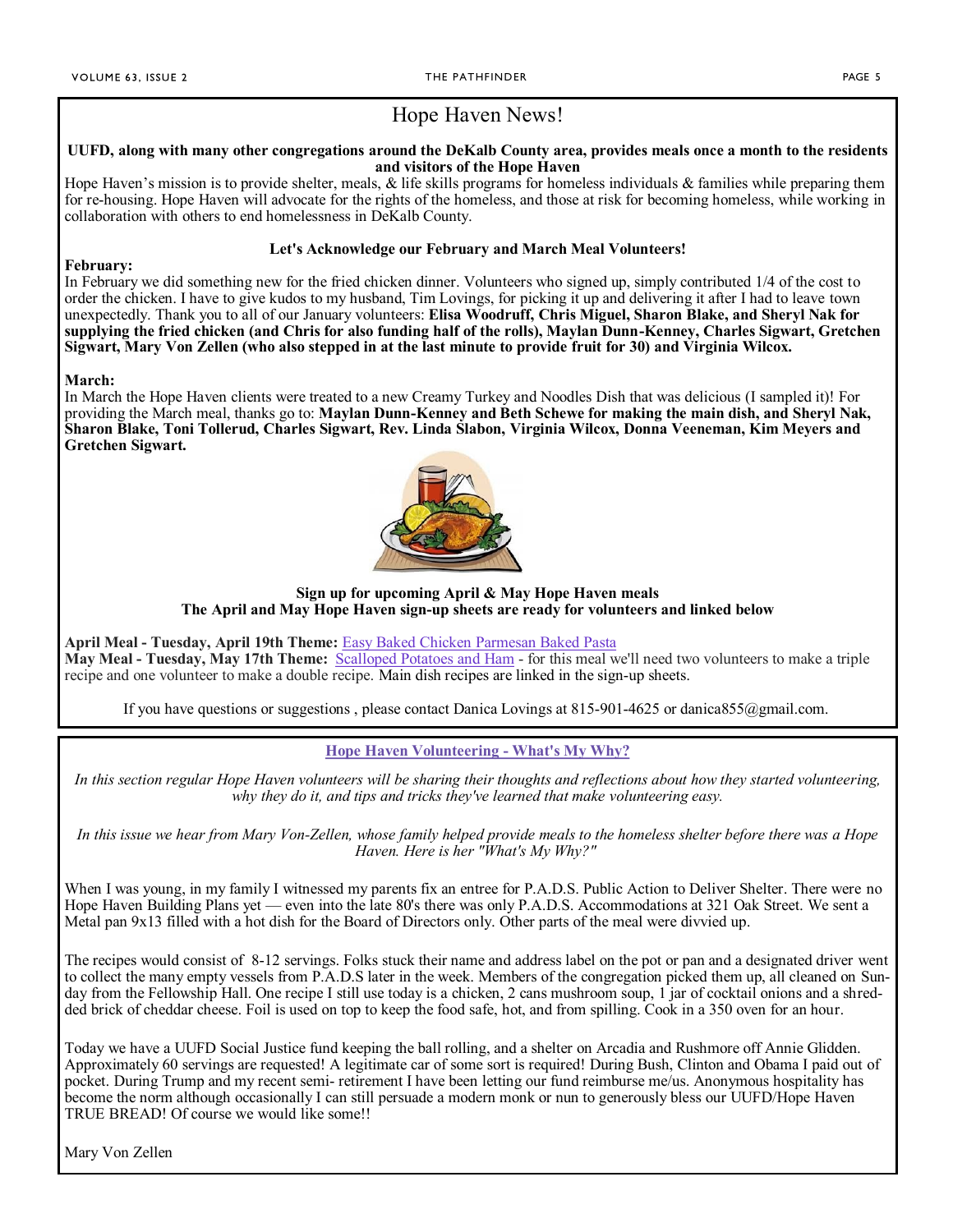# **Joys and Sorrows**

- Our thoughts are with Beth Schewe and her family, whose uncle Steve Schewe passed away in early April. He was a lifelong teacher and "optimist extraordinaire" who greeted each day with joy and gratitude, and his family will miss him.
- The Lovings family have another sorrow to share. One of their best friends, Steve Woodbury, died from a massive stroke on Feb.13th. He was the loving husband of our former church sexton, Dawn Woodbury. Steve will be truly missed.

*Do you have a joy, sorrow or milestone to share? Please email Kathryn at office@uufdekalb.org and we'll include your joy or sorrow in the next Pathfinder.*

# **Hope Haven Recipe Corner**

# **CHICKEN PARMESAN BAKED PASTA RECIPE**

The April Hope Haven main dish recipe comes from a family favorite in our house. Volunteers simply double the recipe for the Hope Haven meals.

#### **INGREDIENTS**

1 Box of Pasta ( 12 ounces) 2 Cups of Chicken ( cooked and shredded) 1 Cup of Parmesan Cheese 2 Cup of Mozzarella Cheese Pinch of Salt  $\frac{1}{4}$  tsp of pepper 25 ounces of your favorite tomato sauce 2 Cloves of garlic, minced 1 Cup of Basil - chopped

# **INSTRUCTIONS**

- 1. Preheat oven to 375,
- 2. Cook pasta drain place back into the pot you cooked the pasta in add chicken and tomato sauce - add  $\frac{1}{2}$  of basil, salt, garlic, and pepper - stir
- 3. Mix well
- 4. Pour half the pasta into the 9x13 casserole dish cover with 1 cup of mozzarella cheese then cover with the rest of the pasta
- 5. Cover the pasta with the rest of the cheese ( Parmesan cheese and mozzarella )
- 6. Bake uncovered for 30 minutes
- 7. Add the rest of the basil before serving
- 8. Enjoy!

Submitted by Danica Lovings

#### **Ukraine Trust Chain**

Many of us are looking for ways to help with the situation in Ukraine. UUFD friend Laura Chessman recommended the organization Ukraine Trust Chain. Made up of about 100 volunteers in Ukraine and 20 in the US, this group is organizing evacuations and delivering critical supplies to the vulnerable. <https://www.ukrainetrustchain.org/>

If you have questions or would like to learn more, feel free to reach out to Laura at l.b.chessman@gmail.com.



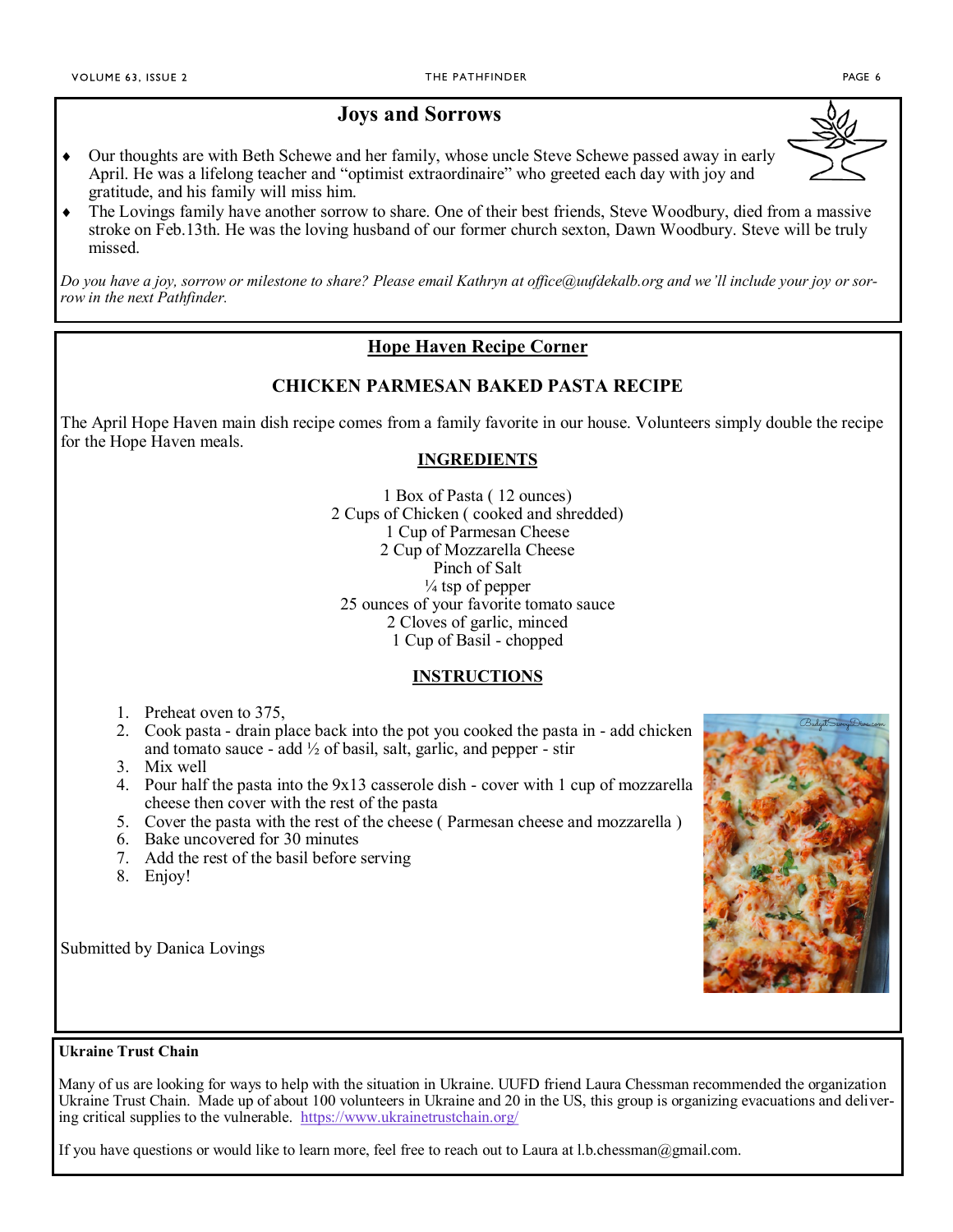# **The Courage of Patience**

By [Richard S. Gilbert](https://www.uua.org/offices/people/richard-s-gilbert)

When we are overwhelmed with the world And cannot see our way clear, When life seems a struggle between tedium and apathy Or frenzy and exhaustion; When today seems a punishment and tomorrow a torment, May we find the courage of patience.

May we recognize courage in ourselves and our companions; That is not dramatic, that elicits no fanfare; That commands little notice by the world, That is forgotten and taken for granted.

May we learn how to cope Like those who live one day of pain at a time, Who see the long path of suffering and do not despair, Who inspire us by their patient courage, When we are impatient and afraid.

May we know such courage And quietly celebrate its presence among us.

**Source:** ["In the Holy Quiet"](http://www.uuabookstore.org/In-the-Holy-Quiet-P17258.aspx) uua.org

#### **To be of use**

by Marge Piercy (reading 567 in our hymnal)

The people I love the best jump into work head first without dallying in the shallows and swim off with sure strokes almost out of sight. They seem to become natives of that element, the black sleek heads of seals bouncing like half-submerged balls.

I love people who harness themselves, an ox to a heavy cart, who pull like water buffalo, with massive patience, who strain in the mud and the muck to move things forward, who do what has to be done, again and again.

I want to be with people who submerge in the task, who go into the fields to harvest and work in a row and pass the bags along, who are not parlor generals and field deserters but move in a common rhythm when the food must come in or the fire be put out. The work of the world is common as mud. Botched, it smears the hands, crumbles to dust. But the thing worth doing well done has a shape that satisfies, clean and evident. Greek amphoras for wine or oil, Hopi vases that held corn, are put in museums but you know they were made to be used. The pitcher cries for water to carry and a person for work that is real.

(Marge Piercy, "To be of use" from *Circles on the Water*)